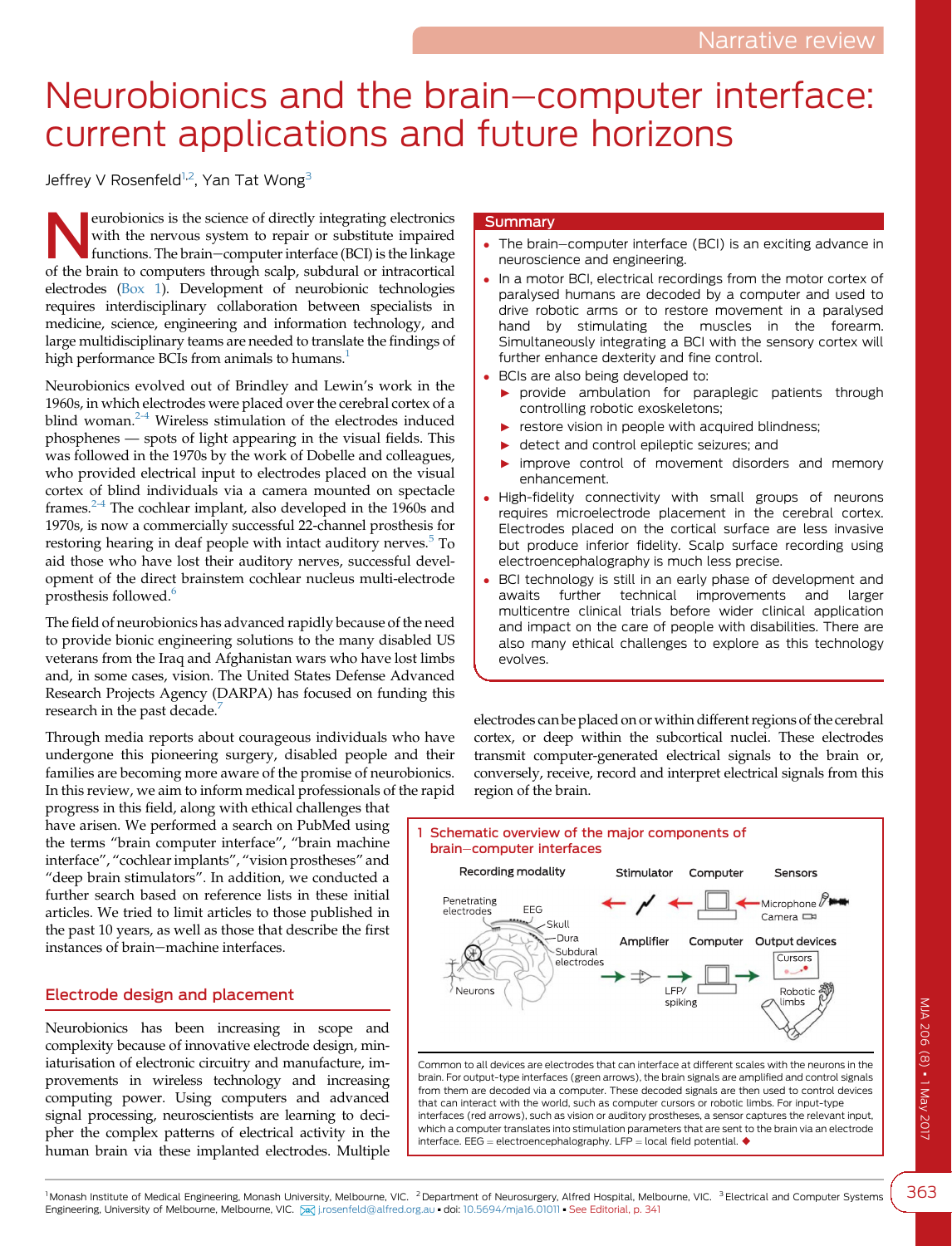<span id="page-1-0"></span>Microelectrodes that penetrate the cortical tissue offer the highest fidelity signals in terms of spatial and temporal resolution, but they are also the most invasive (Box 2, A).<sup>8</sup> These electrodes can be positioned within tens of micrometres of neurons, allowing the recording of both action potential spikes (the output) of individual neurons and the summed synaptic input of neurons in the form of the local field potential.<sup>[9](#page-4-0)</sup> Spiking activity has the highest temporal and spatial resolution of all the neural signals, with action potentials occurring in the order of milliseconds. In contrast, the local field potential integrates information over about 100 um, with a temporal resolution of tens to hundreds of milliseconds.

Electrocorticography (ECoG), using electrodes placed in the subdural space (on the cortical surface), and electroencephalography (EEG), using scalp electrodes, are also being used to detect cortical waveforms for signal processing by advanced computer algorithms (Box 2, C, D). Although these methods are less invasive than using penetrating microelectrodes, they cannot record individual neuron action potentials, instead measuring an averaged voltage waveform over populations of thousands of neurons. In general, the further away the electrodes are from the brain, the safer the implantation procedure is, but with a resulting decrease in the signal-to-noise ratio and the amount of control signals that can be decoded (ie, there is a lot of background noise). Therefore, ECoG recordings, which are closer to the brain, typically have a higher signal spatial and temporal resolution than that achievable by EEG. $8$ As EEG electrodes are placed on the opposite side of the skull from the brain, the recordings have a low fidelity and a low

signal-to-noise ratio. For stimulation, subdural electrodes require higher voltages to activate neurons than intracortical electrodes and are less precise for stimulation and recording. Transcranial magnetic stimulation can be used to stimulate populations of neurons, but this is a crude technique compared with the invasive microelectrode techniques.<sup>[10](#page-4-0)</sup>

Currently, implanted devices have an electrical plug connection through the skull and scalp, with attached cables. This is clearly not a viable solution for long term implantation. The challenge for engineers has been to develop the next generation of implantable wireless microelectronic devices with a large number of electrodes that have a long duration of functionality. Wireless interfaces are beginning to emerge.<sup>[3,11-13](#page-4-0)</sup>

## Applications for brain-computer interfaces

#### Motor interfaces

The aim of the motor BCI has been to help paralysed patients and amputees gain motor control using, respectively, a robot and a prosthetic upper limb. Non-human primates with electrodes implanted in the motor cortex were able, with training, to control robotic arms through a closed loop brain-machine interface.<sup>[14](#page-4-0)</sup> Hochberg and colleagues were the first to place a 96-electrode array in the primary motor cortex of a tetraplegic patient and connect this to a computer cursor. The patient could then open emails, operate various devices (such as a television) and perform



A: The most invasive method of recording neural activity, which produces the best signal quality, requires penetrating microelectrodes, such as this Utah array (Blackrock Microsystems), with 100 electrodes with a spacing of 400 µm. Wires connected to each electrode (bundled to the right of the image) need to be percutaneously connected to the outside world. B: Electrodes placed on an intravascular stent with (inset) a close-up image of a few electrodes (750 µm diameter). C: A 128-channel, non-invasive electroencephalography cap. After the cap is applied to the scalp, conductive gel is injected into each electrode to ensure electrical contact. D: An example of a planar array that can be placed in the subdural space to record electrocorticography signals. The platinum electrodes (350 µm diameter circles) are embedded in silicone.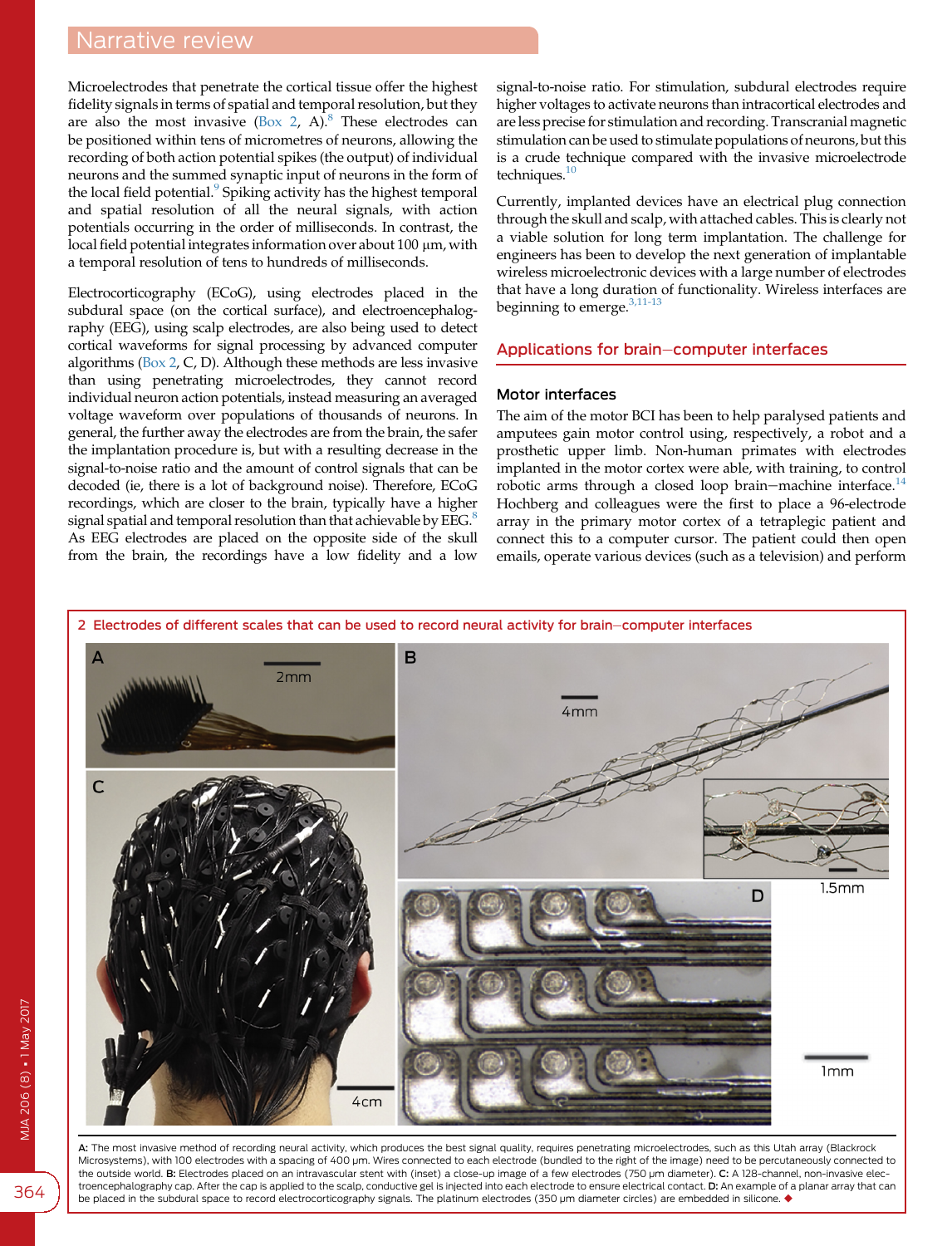<span id="page-2-0"></span>rudimentary movements with a robotic arm.<sup>15</sup> For tetraplegic patients with a BCI, improved control of the position of a cursor on a computer screen was obtained by controlling its velocity and through advanced signal processing.<sup>[16](#page-4-0)</sup> These signal processing techniques find relationships between changes in the neural signals and the intended movements of the patient.<sup>[17,18](#page-4-0)</sup>

Reach, grasp and more complex movements have been achieved with a neurally controlled robotic arm in tetraplegic patients.<sup>19,</sup> These tasks are significantly more difficult than simple movements as they require decoding of up to 15 independent signals to allow a person to perform everyday tasks, and up to 27 signals for a full range of movements.  $2^{1,22}$  To date, the best BCI devices provide fewer than ten independent signals. The patient requires a period of training with the BCI to achieve optimal control over the robotic arm. More complex motor imagery, including imagined goals and trajectories and types of movement, has been recorded in the human posterior parietal cortex. Decoding this imagery could provide higher levels of control of neural prostheses.<sup>[23](#page-5-0)</sup> More recently, a quadriplegic patient was able to move his fingers to grasp, manipulate and release objects in real time, using a BCI connected to cutaneous electrodes on his forearms that activated the underlying muscles.<sup>[24](#page-5-0)</sup>

The challenge with all these motor cortex electrode interfaces is to convert them to wireless devices. This has recently been achieved in a monkey with a brain-spinal cord interface, enabling restoration of movement in its paralysed leg, $^{25}$  $^{25}$  $^{25}$  and in a paralysed patient with amyotrophic lateral sclerosis, enabling control of a computer typing program.<sup>[11](#page-4-0)</sup>

These examples of BCIs have primarily used penetrating microelectrodes, which, despite offering the highest fidelity signal, suffer from signal loss over months to years due to peri-electrode gliosis.<sup>[26](#page-5-0)</sup> This scarring reduces electrical conduction and the resulting signal change can require daily or even hourly recali-bration of the algorithms used to extract information.<sup>[18](#page-4-0)</sup> This makes BCIs difficult to use while unsupervised and hinders wider clinical application, including use outside a laboratory setting.

A recently developed, less invasive means of electrode interface with the motor cortex is the stent-electrode recording array ("stentrode")  $(Box 2, B)$  $(Box 2, B)$  $(Box 2, B)$ .<sup>[27](#page-5-0)</sup> This is a stent embedded with recording electrodes that is placed into the sagittal venous sinus (situated near the motor cortex) using interventional neuroradiology techniques. This avoids the need for a craniotomy to implant the electrodes, but there are many technical challenges to

overcome before human trials of the stentrode can commence.

Lower-limb robotic exoskeleton devices that enable paraplegic patients to stand and walk have generated much excitement and anticipation. BCIs using scalp EEG electrodes are unlikely to provide control of movement beyond activating simple robotic walking algorithms in the exoskeleton, such as "walk forward" or "walk to the right". Higher degrees of complex movement control of the exoskeleton with a BCI would require intracranial electrode placement.<sup>[28](#page-5-0)</sup> Robotic exoskeleton devices are currently cumbersome and expensive.

#### Sensory interfaces

Fine control of grasping and manipulation of the hand depends on tactile feedback. No commercial solution for providing artificial tactile feedback is available.

Although early primate studies have produced artificial perceptions through electrical stimulation of the somatosensory cortex, stimulation can detrimentally interfere with the neural recordings.[29](#page-5-0) Optogenetics — the ability to make neurons lightsensitive  $-$  has been proposed to overcome this.<sup>[30](#page-5-0)</sup> Sensorised thimbles have been placed on the fingers of the upper limb myoelectric prosthesis to provide vibratory sensory feedback to a cuff on the arm, to inform the individual when contact with an object is made and then broken. Five amputees have trialled this, with resulting enhancement of their fine control and manipulation of objects, particularly for fragile objects.<sup>[31](#page-5-0)</sup> Sensory feedback relayed to the peripheral nerves and ultimately to the sensory cortex may provide more precise prosthetic control.<sup>[32](#page-5-0)</sup>

Eight people with chronic paraplegia who used immersive virtual reality training over 12 months saw remarkable improvements in sensory and motor function. The training involved an EEG-based BCI that activated an exoskeleton for ambulation and visual-tactile feedback to the skin on the forearms. This is the first demonstration in animals or humans of long term BCI training improving neurological function, which is hypothesised to result from both spinal cord and cortical plasticity.<sup>3</sup>

The success of the cochlear prosthesis in restoring hearing to totally deaf individuals has also demonstrated how "plastic" the brain is in learning to interpret electrical signals from the sound-processing computer. The recipient learns to discern, identify and synthesise the various sounds.

The development of bionic vision devices has mainly focused on the retina, but electrical connectivity of these electrode arrays depends on the recipient having intact neural elements. Two retinal implants are commercially available.<sup>[3](#page-4-0)</sup> Retinitis pigmentosa has been the main indication. Early trials of retinal implants are commencing for patients with age-related macular degeneration. However, there are many blind people who will not be able to have retinal implants because they have lost the retinal neurons or optic pathways. Placing electrodes directly in the visual cortex bypasses all the afferent visual pathways.

It has been demonstrated that electrical stimulation of the human visual cortex produces discrete reproducible phosphenes. Several groups have been developing cortical microelectrode implants to be placed into the primary visual cortex. Since 2009, the Monash Vision Group has been developing a wireless cortical bionic vision device for people with acquired bilateral blindness (Box 3).



A: The Monash Vision Group cortical vision prosthesis, which consists of an array of penetrating microelectrodes (metallic spikes) connected through a ceramic casing to electronics that are capable of delivering electrical stimulation and receiving wireless power and control signals. B: A close-up of a single electrode with a 150 µm diameter. The bright band is the conductive ring electrode, where electrical charge is delivered. Electrodes are spaced 1 mm apart.  $\blacklozenge$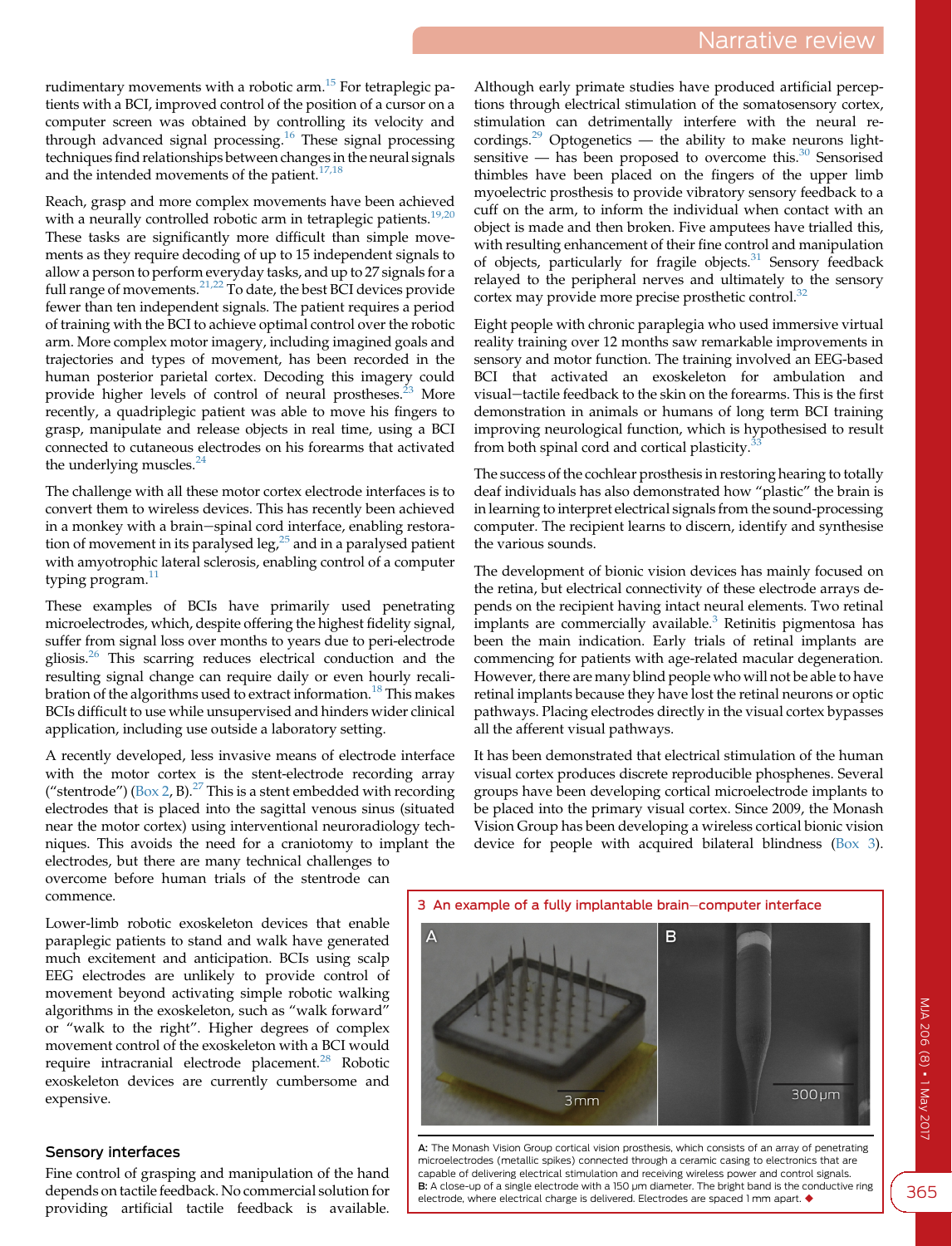Photographic images from a digital camera are processed by a pocket computer, which transforms the images into the relevant contours and shapes and into patterns of electrical stimulation that are transmitted wirelessly to the electrodes implanted in the visual cortex [\(Box 3,](#page-2-0) B). The aim is for the recipient to be able to navigate, identify objects and possibly read large print. Facial recognition is not offered because the number of electrodes will not deliver sufficient resolution.<sup>[2](#page-4-0)</sup> A first-in-human trial is planned for late 2017.[2,34](#page-4-0)

The lateral geniculate nucleus of the thalamus is an alternative site for implantation of bionic vision devices. Further technical development of the design, manufacture and placement of multiple brain microelectrodes in this small deep brain structure is needed before this could be applied in humans.<sup>[35](#page-5-0)</sup>

#### Memory restoration and enhancement

The same concepts and technologies used to record and stimulate the brain in motor and sensory prostheses can also be applied to deeper brain structures. For example, the fornix is an important brain structure for memory function. A human safety study of bilateral deep brain stimulation of the fornix has been conducted in 42 patients with mild, probable Alzheimer disease (ADvance trial), and this study will now proceed to a randomised controlled trial.<sup>3</sup> This technique involves deep brain stimulation without direct feedback from neural recording.

A more definitive approach to memory augmentation would be to place a multi-electrode prosthesis directly into the hippocampus. Electrical mimicry of encoded patterns of memory about a task transmitted from trained donor rats to untrained recipient rats resulted in enhanced task performance in the recipients.<sup>37</sup> This technology has been applied to the prefrontal cortex of non-human primates.<sup>[39](#page-5-0)</sup> Although human application is futuristic, this research is advancing rapidly. A start-up company was formed in 2016 to develop this prosthetic memory implant into a clinic-ready device for people with Alzheimer disease.<sup>[40](#page-5-0)</sup> The challenge in applying these therapies to Alzheimer disease and other forms of dementia will be to intervene before excessive neuronal loss has occurred.

#### Seizure detection and mitigation

Many patients with severe epilepsy do not achieve adequate control of seizures with medication. Deep brain electrical stimulation, using electrodes placed in the basal ganglia, is a treatment option for patients with medically refractory generalised epilepsy.<sup>[41](#page-5-0)</sup> Methods to detect the early onset of epileptic seizures using cortical recording and stimulation (to probe for excitability) are evolving rapidly.[42](#page-5-0) A hybrid neuroprosthesis, which combines electrical detection of seizures with an implanted anti-epileptic drug delivery system, is also being developed.<sup>[43,44](#page-5-0)</sup>

#### Parkinson disease and other movement disorders

Deep brain stimulation in the basal ganglia is an effective treat-ment for Parkinson disease and other movement disorders.<sup>[45](#page-5-0)</sup> This type of BCI includes a four-electrode system implanted in the basal ganglia, on one or both sides, which is connected to a pulse generator implanted in the chest wall. This device can be reprogrammed wirelessly. Novel electrodes with many more electrode contacts and a recording capacity are being developed. This feedback controlled or closed loop stimulation will require a fully implanted BCI, so that the deep brain stimulation is adaptive and will better modulate the level of control of the movement disorder from minute to minute. More selective directional and

steerable deep brain stimulation, with the electrical current being delivered in one direction from the active electrodes, rather than circumferentially, is being developed. The aim is to provide more precise stimulation of the target neurons, with less unwanted stimulation of surrounding areas and therefore fewer side effects.<sup>[46](#page-5-0)</sup>

#### Technical challenges and future directions

Biocompatibility of materials, electrode design to minimise peri-electrode gliosis and electrode corrosion, and loss of insulation integrity are key engineering challenges in developing BCIs.<sup>[47](#page-5-0)</sup> Electrode carriers must be hermetically sealed to prevent ingress of body fluids. Smaller, more compact electronic components and improved wireless interfaces will be required. Electronic interfaces with larger numbers of neurons will necessitate new electrode design, but also more powerful computers and advanced signal processing to allow significant use time without recalibration of algorithms.

Advances in nanoscience and wireless and battery technology will likely have an increasing impact on BCIs. Novel electrode designs using materials such as carbon nanotubes and other nanomaterials, electrodes with anti-inflammatory coatings or mechanically flexible electrodes to minimise micromotion may have greater longevity than standard, rigid, platinum-iridium brain electrodes.<sup>4</sup> Electrodes that record from neural networks in three dimensions have been achieved experimentally using injectable mesh electronics with tissue-like mechanical properties.<sup>49</sup> Optogenetic techniques activate selected neuronal populations by directing light onto neurons that have been genetically engineered with light-sensitive proteins. There are clearly many hurdles to overcome before this technology is available in humans, but microscale wireless optoelectronic devices are working in mice. $50$ 

Populating the brain with nanobots that create a wireless interface may eventually enable direct electronic interface with "the cloud". Although this is currently science fiction, the early stages of development of this type of technology have been explored in mice, using intravenously administered 10 µg magnetoelectric particles that enter the brain and modify brain activity by coupling intrinsic neural activity with external magnetic fields.<sup>[51](#page-5-0)</sup>

Also in development is the electrical connection of more than one brain region to a central control hub — using multiple electrodes with both stimulation and recording capabilities — for integration of data and neuromodulation. This may result in more nuanced treatments for psychiatric illness (such as depression, post-traumatic stress disorder and obsessive compulsive disorder), movement disorders, epilepsy and possibly dementia.

### Ethical and practical considerations

Implantable BCI devices are in an early phase of development, with most first-in-human studies describing only a single patient. However, the performance of these devices is rapidly improving and, as they become wireless, the next step will be to implant BCIs in larger numbers of patients in multicentre trials.

The prime purpose of neurobionic devices is to help people with disabilities. However, there will be pressure in the future for bionic enhancement of normal cognitive, memory, sensory or motor function using BCIs. Memory augmentation, cognitive enhancement, infrared vision and exoskeletal enhancement of physical performance will all likely be achievable.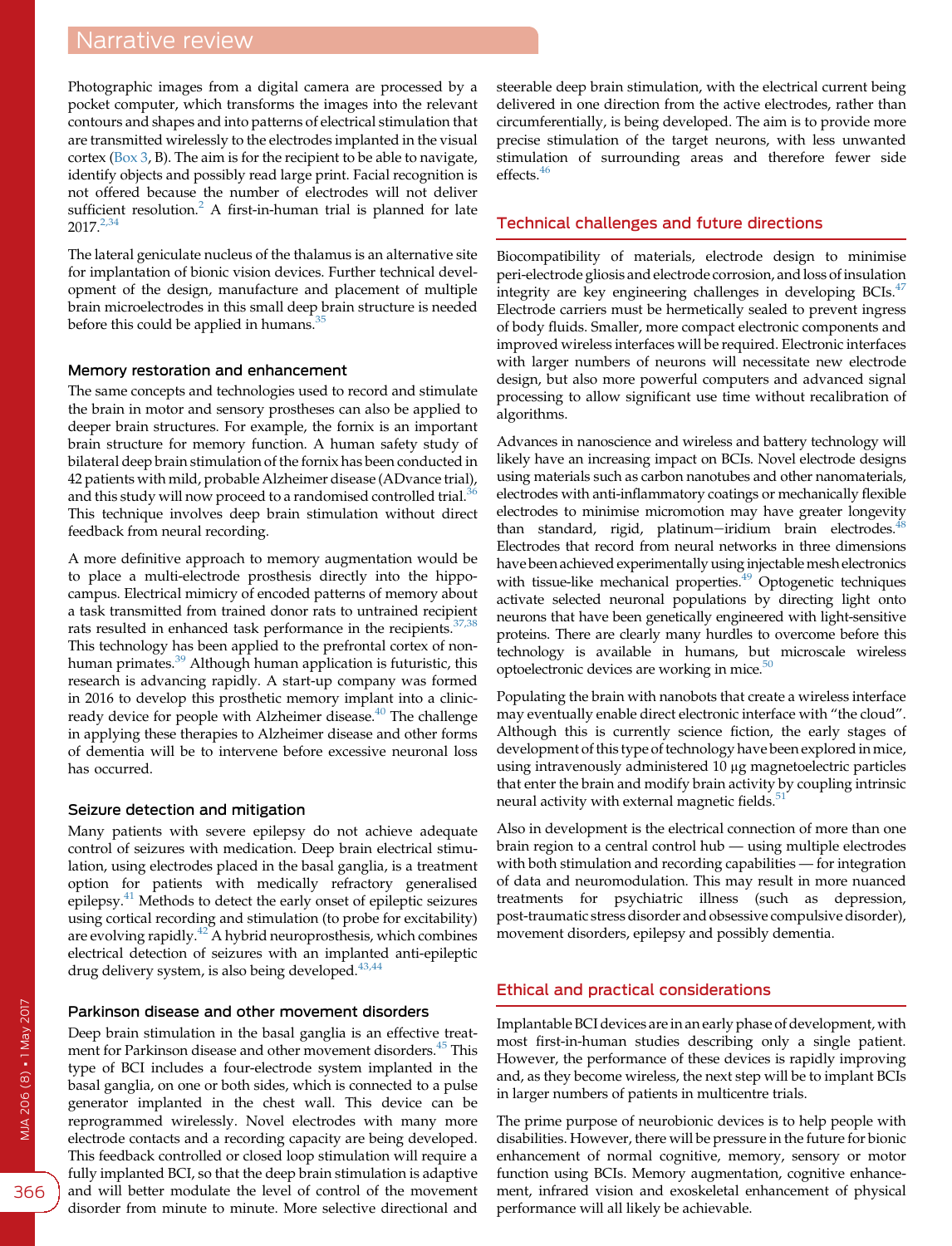<span id="page-4-0"></span>The introduction of this technology generates many ethical challenges, including:

- $\bullet$ appreciation of the risk-benefit ratio;
- $\bullet$  provision of adequate and balanced information for the recipient to give informed consent;
- affordability in relation to the fair and equitable use of the scarce health dollar;
- inequality of patient access to implants, particularly affecting those in poorer countries;
- undue influence on physicians and scientists by commercial interests; and
- the ability to achieve unfair physical or cognitive advantage with the technology, such as enhancing disabled athletes' performance using exoskeleton devices, military application with the creation of an enhanced "super" soldier, or using a BCI as the ultimate lie detector. $52$

The introduction of these devices into clinical practice should therefore not proceed unchecked. As the technology transitions from clinical trial to the marketplace, training courses and mentoring will be needed for the surgeons who are implanting these devices. Any new human application of the BCI should be initially tested for safety and efficacy in experimental animal models. After receiving ethics committee approval for human application, the technology should be thoroughly evaluated in well conducted clinical trials with clear protocols and strict inclusion criteria.<sup>53</sup>

One question requiring consideration is whether sham surgery should be used to try to eliminate a placebo effect from the implantation of a new BCI device. Inclusion of a sham surgery control group in randomised controlled trials of surgical procedures has rarely been undertaken, $54$  and previous trials involving sham surgery have generated much controversy.[55-57](#page-5-0) Sham surgery trials undertaken for Parkinson disease have involved placing a stereotactic frame on the patient and drilling of burr holes but not implanting embryonic cells or gene therapy.[58-60](#page-5-0) We do not believe sham surgery would be applicable for BCI surgery, for several reasons. First, each trial usually involves only one or a few participants; there are not sufficient numbers for a randomised controlled trial. Second, the BCI patients can serve as their own controls because the devices can be inactivated. Finally, although sham controls may be justified if there is likely to be a significant placebo effect from the operation, this is not the case in BCI recipients, who have major neurological deficits such as blindness or paralysis.

Clinical application of a commercial BCI will require regulatory approval for an active implantable medical device, rather than approval as a therapy. It is also important for researchers to ask the potential recipients of this new technology how they feel about it and how it is likely to affect their lives if they volunteer to receive it.<sup>[61](#page-5-0)</sup> This can modify the plans of the researchers and the design of the technology. The need for craniotomy, with its attendant risks, may deter some potential users from accepting this technology.

As the current intracortical electrode interfaces may not function for more than a few years because of electrode or device failure, managing unrealistic patient and family expectations is essential. Trial participants will also require ongoing care and monitoring, which should be built into any trial budget. International BCI standards will need to be developed so that there is uniformity in the way this technology is introduced and evaluated.

# **Conclusions**

BCI research and its application in humans is a rapidly advancing field of interdisciplinary research in medicine, neuroscience and engineering. The goal of these devices is to improve the level of function and quality of life for people with paralysis, spinal cord injury, amputation, acquired blindness, deafness, memory deficits and other neurological disorders. The capability to enhance normal motor, sensory or cognitive function is also emerging and will require careful regulation and control. Further technical development of BCIs, clinical trials and regulatory approval will be required before there is widespread introduction of these devices into clinical practice.

Competing interests: No relevant disclosures.

Provenance: Not commissioned: externally peer reviewed.

 $\odot$  2017 AMPCo Pty Ltd. Produced with Elsevier B.V. All rights reserved.

- 1 Collinger JL, Kryger MA, Barbara R, et al. Collaborative approach in the development of high-performance brain-computer interfaces for a neuroprosthetic arm: translation from animal models to human control. Clin Transl Sci 2014; 7: 52-59.
- 2 Lewis PM, Ackland HM, Lowery AJ, Rosenfeld JV. Restoration of vision in blind individuals using bionic devices: a review with a focus on cortical visual prostheses. Brain Res 2015; 1595: 51-73.
- 3 Lewis PM, Rosenfeld JV. Electrical stimulation of the brain and the development of cortical visual prostheses: an historical perspective. Brain Res 2016; 1630: 208-224.
- 4 Brindley GS, Lewin WS. The sensations produced by electrical stimulation of the visual cortex. J Physiol 1968; 196: 479-493.
- 5 Mudry A, Mills M. The early history of the cochlear implant: a retrospective. JAMA Otolaryngol Head Neck Surg 2013; 139: 446-453.
- 6 Colletti L, Shannon R, Colletti V. Auditory brainstem implants for neurofibromatosis type 2. Curr Opin Otolaryngol Head Neck Surg 2012; 20: 353-357.
- 7 Miranda RA, Casebeer WD, Hein AM, et al. DARPA-funded efforts in the development of novel

brain-computer interface technologies. J Neurosci Methods 2015; 244: 52-67.

- 8 Waldert S, Pistohl T, Braun C, et al. A review on directional information in neural signals for brain-machine interfaces. J Physiol Paris 2009; 103: 244-254.
- 9 Mitzdorf U. Current source-density method and application in cat cerebral cortex: investigation of evoked potentials and EEG phenomena. Physiol Rev 1985; 65: 37-100.
- 10 Lewis PM, Thomson RH, Rosenfeld JV, Fitzgerald PB. Brain neuromodulation techniques: a review. Neuroscientist 2016; 22: 406-421.
- 11 Vansteensel MJ, Pels EG, Bleichner MG, et al. Fully implanted brain-computer interface in a locked-in patient with ALS. N Engl J Med 2016; 375: 2060-2066.
- 12 Su Y, Routhu S, Moon KS, et al. A wireless 32-channel implantable bidirectional brain machine interface. Sensors (Basel) 2016; 16: pii: E1582.
- 13 Rajangam S, Tseng PH, Yin A, et al. Wireless cortical brain-machine interface for whole-body navigation in primates. Sci Rep 2016; 6: 22170.
- 14 Carmena JM, Lebedev MA, Crist RE, et al. Learning to control a brain-machine interface for reaching and grasping by primates. PLoS Biol 2003; 1(2): E42.
- 15 Hochberg LR, Serruya MD, Friehs GM, et al. Neuronal ensemble control of prosthetic devices by a human with tetraplegia. Nature 2006; 442: 164-171.
- 16 Kim SP, Simeral JD, Hochberg LR, et al. Neural control of computer cursor velocity by decoding motor cortical spiking activity in humans with tetraplegia. J Neural Eng 2008; 5: 455-476.
- 17 Gilja V, Nuyujukian P, Chestek CA, et al. A high-performance neural prosthesis enabled by control algorithm design. Nat Neurosci 2012; 15: 1752-1757.
- 18 Orsborn AL, Moorman HG, Overduin SA, et al. Closed-loop decoder adaptation shapes neural plasticity for skillful neuroprosthetic control. Neuron 2014; 82: 1380-1393.
- 19 Collinger JL, Wodlinger B, Downey JE, et al. High-performance neuroprosthetic control by an individual with tetraplegia. Lancet 2013; 381: 557-564.
- 20 Hochberg LR, Bacher D, Jarosiewicz B, et al. Reach and grasp by people with tetraplegia using a neurally controlled robotic arm. Nature 2012; 485: 372-375.